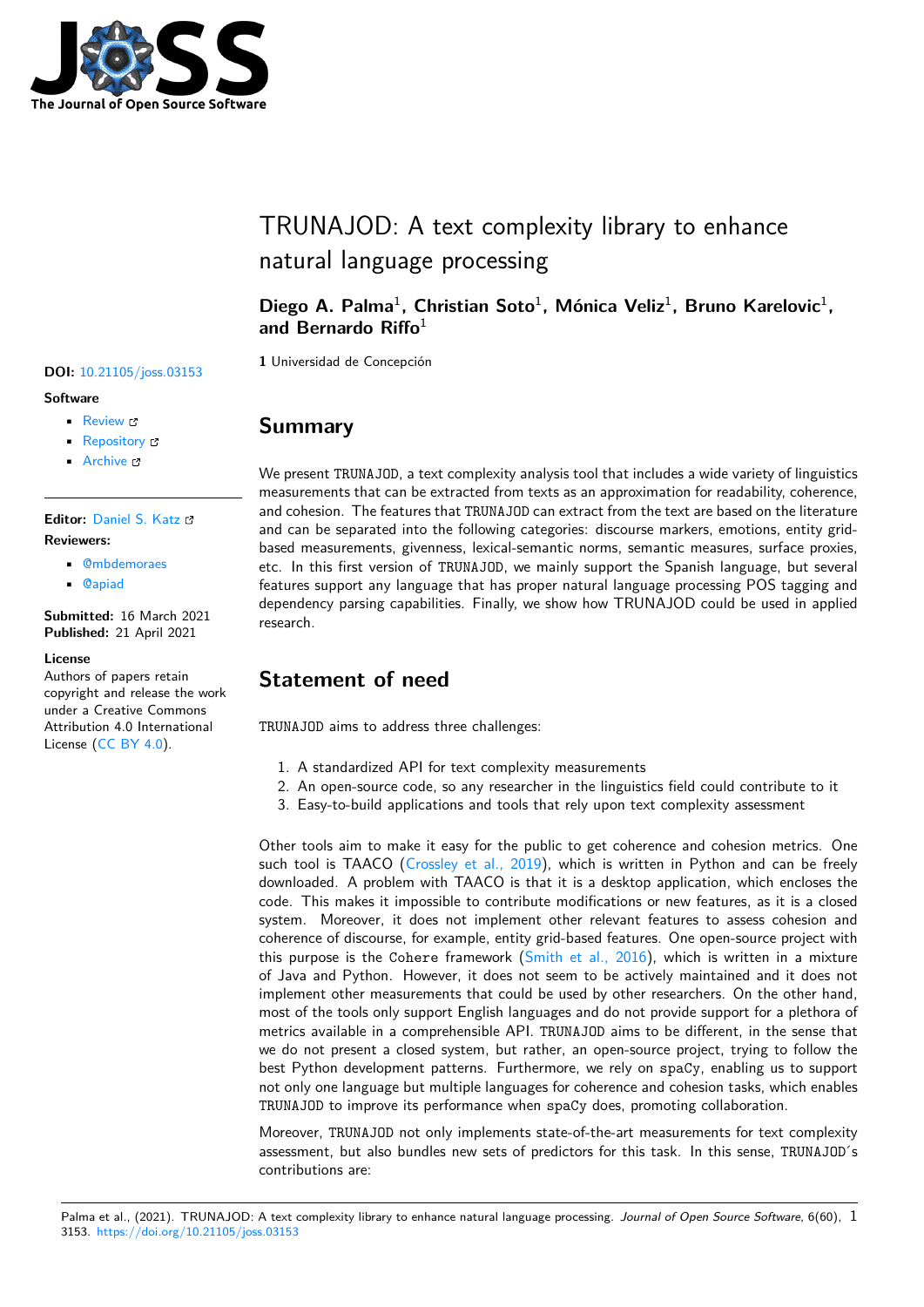

- Fixing periphrasis of texts, because many NLP tools have issues dealing with periphrasis. In this release, this only applies to Spanish.
- Adding heuristics for measurements based on clause count. TRUNAJOD provides a new algorithm for clause segmentation.
- TRUNAJOD provides several approximations to narrativity in these new clause segmentation-dependent indices.

Text complexity assessment is a natural language processing task that can be applied to multiple problems, such as automatic summarization, automatic essay scoring, automatic summary evaluation, intelligent tutoring systems, and so on. Text complexity is usually related to the readability of a text, which is dependent on several of its intrinsic properties, mainly cohesion and coherence.

Automatic coherence evaluation is an open problem, and there have been several studies addressing it. On one side, text coherence assessment has been related to how sentences connect either semantically, or by co-referencing noun phrases. In the semantic view of coherence, Latent Semantic Analysis (LSA) (Foltz et al., 1998) has been widely used because of its simplicity. In essence, sentences are represented as vectors, and the coherence of the text is computed as the average sentence similarity, using similarity vector measurements (such as cosine distance). This approach has drawbacks, such as that sentence ordering does not matter. To solve this issue, other meth[odologies have been](#page-2-1) proposed based on discourse theory, in particular the centering theory. One such approach is entity grids (Barzilay  $\&$  Lapata, 2008) and entity graphs (Guinaudeau  $&$  Strube, 2013) that treat coherence as to how are entities take different roles between sentences and how are they connected in the text. TRUNAJOD implements all these models, and thus TRUNAJOD can compute coherence based on sentence similarities using word vectors. TRUNAJOD also provides an API fo[r dealing with entity grids](#page-2-2) and entity graphs, [to extract such measurement](#page-2-3)s.

A downside of the previous approaches for text complexity is that they only capture either CORPUS-based semantics or relationships between entities. Additionally, entity grids rely heavily on the dependency parser at hand and the co-reference resolution used because an entity might be mentioned in several ways across a text. The problem with this is that these measurements might be noisy depending on the use case, and simpler measurements would fit better in such cases. In TRUNAJOD, we compute several surface proxies that have been used by several state-of-the-art text assessment tools (McNamara et al., 2014) (Page, 1994). Such surface proxies try to approximate intrinsic properties of the text such as narrativity, connectiveness, givenness, cohesion, and coherence. TRUNAJOD includes classical measurements such as word count, sentence count, pronoun-noun ratio, type-token ratios, frequency index, etc. Moreover, TRUNAJOD comes bundled with heuris[tics to compute clause](#page-2-4) co[unt-based m](#page-2-5)etrics, such as subordination and clause length, among others. To achieve this, TRUNAJOD adds periphrasis tags to the text to heuristically segment clauses.

One drawback of using surface proxies (shallow measurements) is that they do not capture all the properties of the text, and just rely on approximations that are captured from raw text. In some use cases, this is not desirable (e.g., automatic essay scoring, intelligent tutoring systems), and these measurements should be complemented with other measurements that are desirable in those use cases, such as lexical-semantic norms and word emotions. Lexical semantic norms are norms for words that are related to the psychological degree of activation of a word in the reader (Guasch et al., 2016). Some examples of such variables are concreteness, imageability, familiarity, arousal, valence. These variables might be used for reading comprehension tools (e.g., in reading comprehension assessments, it is desirable that feedback is concrete). Moreover, emotions could be used in such cases, and even in opinion mining (Sidorov et al., 2012). [TRUNAJOD](#page-2-6) comes bundled with both types of features, and thus, average lexical-semantic norms and emotions could be extracted from the text.

TRUNAJOD architectural design is shown in Figure 1.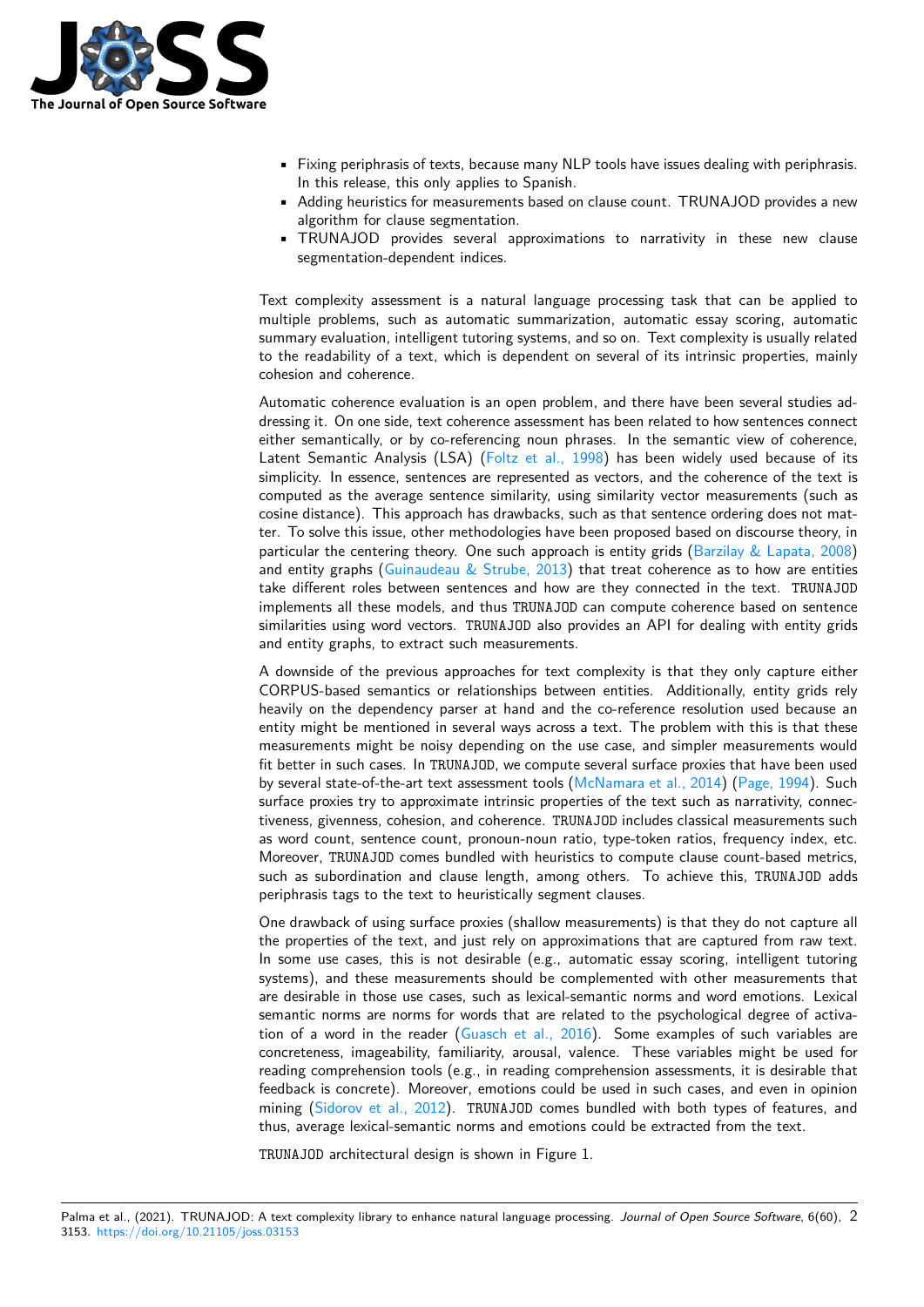



**Figure 1:** TRUNAJOD architectural design.

Basically, TRUNAJOD API takes as input a spaCy Doc and TRUNAJOD models (lemmatizer, synonym map, lexical-semantic norm map, etc.) and then it can compute supported text complexity metrics. It is worth noting that TRUNAJOD has available downloadable models from its GitHub repository, but currently only Spanish models are available. Nevertheless, it should be straightforward adding models for different languages.

### **Acknowledgements**

This research was supported by FONDEF (Chile) under Grant IT17I0051 "Desarrollo de una herramienta computacional para evaluación automática de textos del Sistema escolar chileno" ("Development of a computational tool for automatic assessment of Chilean school texts")

#### **References**

- Barzilay, R., & Lapata, M. (2008). Modeling local coherence: An entity-based approach. *Computational Linguistics*, *34*(1), 1–34.
- <span id="page-2-2"></span>Crossley, S. A., Kyle, K., & Dascalu, M. (2019). The tool for the automatic analysis of Cohesion 2.0: Integrating semantic similarity and text overlap. *Behavior Research Methods*, *51*(1), 14–27. https://doi.org/10.3758/s13428-018-1142-4
- <span id="page-2-0"></span>Foltz, P. W., Kintsch, W., & Landauer, T. K. (1998). The measurement of textual coherence with latent semantic analysis. *Discourse Processes*, *25*(2-3), 285–307. https://doi.org/ 10.1080/0163[8539809545029](https://doi.org/10.3758/s13428-018-1142-4)
- <span id="page-2-1"></span>Guasch, M., Ferré, P., & Fraga, I. (2016). Spanish norms for affective and lexico-semantic variables for 1,400 words. *Behavior Research Methods*, *48*(4), 1358–1369. [https://doi.](https://doi.org/10.1080/01638539809545029) [org/10.3758/s13428-015-068](https://doi.org/10.1080/01638539809545029)4-y
- <span id="page-2-6"></span>Guinaudeau, C., & Strube, M. (2013). Graph-based local coherence modeling. *Proceedings of the 51st Annual Meeting of the Association for Computational Linguistics [\(Volume 1:](https://doi.org/10.3758/s13428-015-0684-y) [Long Papers\)](https://doi.org/10.3758/s13428-015-0684-y)*, 93–103.
- <span id="page-2-3"></span>McNamara, D. S., Graesser, A. C., McCarthy, P. M., & Cai, Z. (2014). *Automated evaluation of text and discourse with Coh-Metrix*. Cambridge University Press.
- Page, E. B. (1994). Computer grading of student prose, using modern concepts and software. *The Journal of Experimental Education*, *62*(2), 127–142. https://doi.org/10.1080/ 00220973.1994.9943835
- <span id="page-2-5"></span><span id="page-2-4"></span>Sidorov, G., Miranda-Jiménez, S., Viveros-Jiménez, F., Gelbukh, A., Castro-Sánchez, N., Velásquez, F., Dıaz-Rangel, I., Suárez-Guerra, S., Trevino, [A., & Gordon, J. \(2012\).](https://doi.org/10.1080/00220973.1994.9943835)